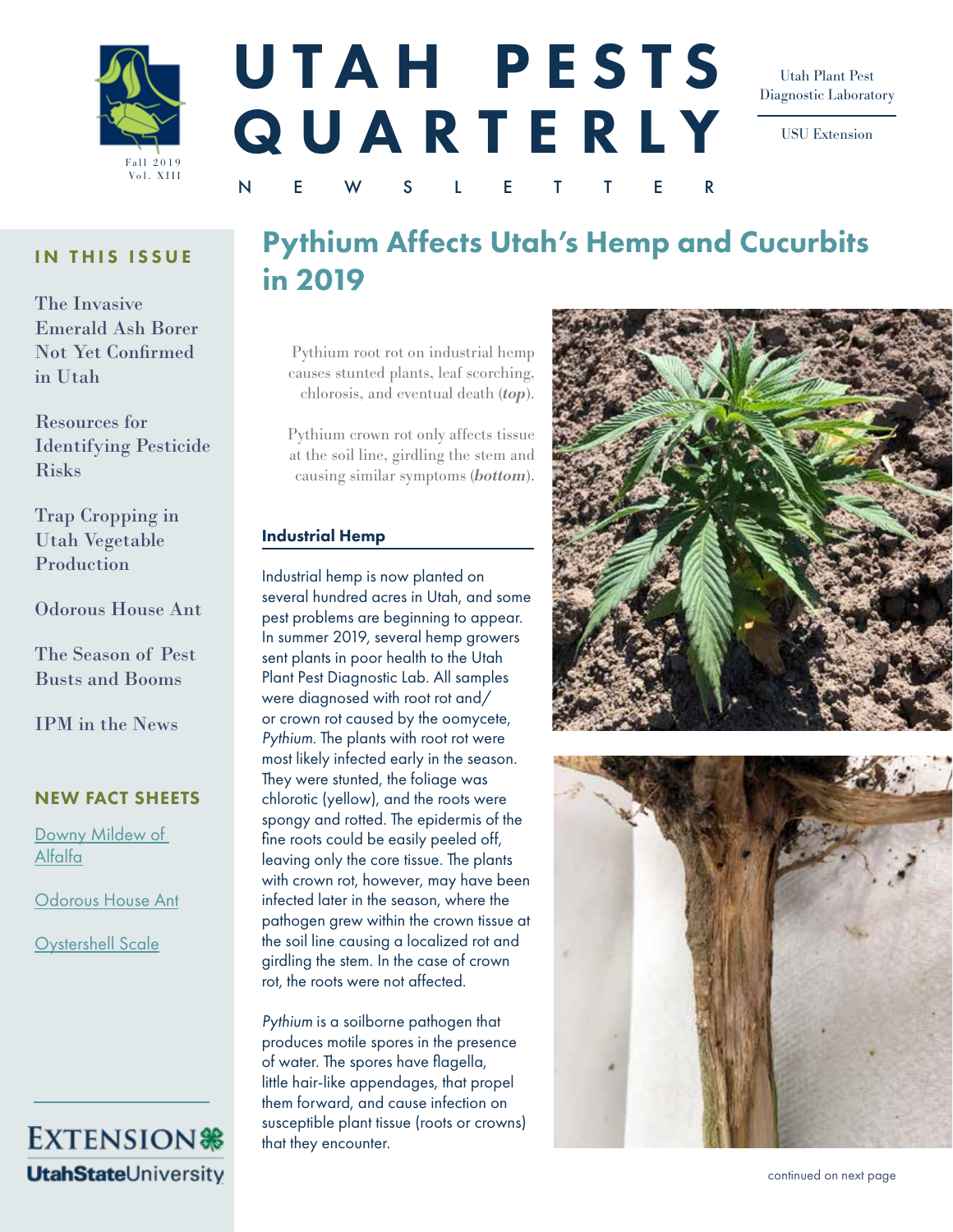#### UTAH PESTS TEAM

Diane Alston Entomologist Head, Dept. of Biology [diane.alston@usu.edu](mailto:diane.alston%40usu.edu?subject=) 435-797-2516

Ryan Davis Arthropod Diagnostician School IPM Associate [ryan.davis@usu.edu](mailto:ryan.davis%40usu.edu?subject=) 435-797-2435

Marion Murray IPM Project Leader *Utah Pests News* Editor [marion.murray@usu.edu](mailto:marion.murray%40usu.edu?subject=) 435-797-0776

Claudia Nischwitz Plant Pathologist [claudia.nischwitz@usu.edu](mailto:claudia.nischwitz%40usu.edu%0D?subject=) 435-797-7569

Ricardo Ramirez **Entomologist** [ricardo.ramirez@usu.edu](mailto:ricardo.ramirez%40usu.edu?subject=) 435-797-8088

#### Lori Spears

Prof. Practice Asst. Professor USU CAPS Coordinator [lori.spears@usu.edu](mailto:lori.spears%40usu.edu?subject=) 801-668-4056

Nick Volesky Vegetable IPM Associate nick.volesky@usu.edu 435-797-0319

#### Utah Plant Pest Diagnostic Lab

BNR Room 203 Utah State University 5305 Old Main Hill Logan, UT 84322

#### To subscribe, [click here](http://utahpests.usu.edu/ipm/subscriptions).

All images © UTAH PESTS and USU Extension unless otherwise credited.

#### Spiders are Important Ecosystem Providers, continued

Watermelon (top) and butternut squash (bottom) infected by Pythium fruit rot.

The infections begin as a brown spot on the side touching the ground. These enlarge to a soft rot with a cottony mass of mycelium that eventually surrounds the fruit.



Management of Pythium root or crown rot on hemp is challenging because there are no fungicides registered for management. But as with management of soilborne diseases on other crops, cultural management of soil moisture is of the utmost importance. In fields that had problems in the past with *Pythium*, using plastic mulch and drip irrigation can be very effective. Drip irrigation reduces the moisture levels in the root zone without affecting plant growth, and prevents standing water from occurring around the crown of the plant. In fields with an existing infection, reducing overall moisture levels will help to prevent spread to neighboring plants.

#### Watermelon and Winter Squash

Also in summer 2019, watermelon and banana squash were affected by *Pythium*, in particular, *Pythium aphanidermatum* (see the [Summer 2019 Utah Pests News\)](https://utahpests.usu.edu/files/up-newsletter/2019/UtahPestsNews-summer19-2.pdf). This particular species causes both root and fruit rots. In the case of the root rot samples, the

plants had symptoms of stunting and wilting, followed by plant death. The plants with fruit rot symptoms had brown lesions on the underside of the fruits where they touched the ground. As the lesions aged, cottony mycelium developed and eventually, the fruit liquefied.

*Pythium aphanidermatum* has a wide host range, including alfalfa and small grains that are often used for rotating out of vegetable crops. Management of this disease includes the cultural recommendations listed above. Another benefit of drip irrigation plus mulch is that fruit will not come in direct contact with the soil and will thus avoid infection by the pathogen. For chemical control, a soil drench with a fungicide containing mefenoxam (following labeled recommendations) can be used to control root rot, but it will not help with fruit rot.

> Claudia Nischwitz, Extension Plant Pathologist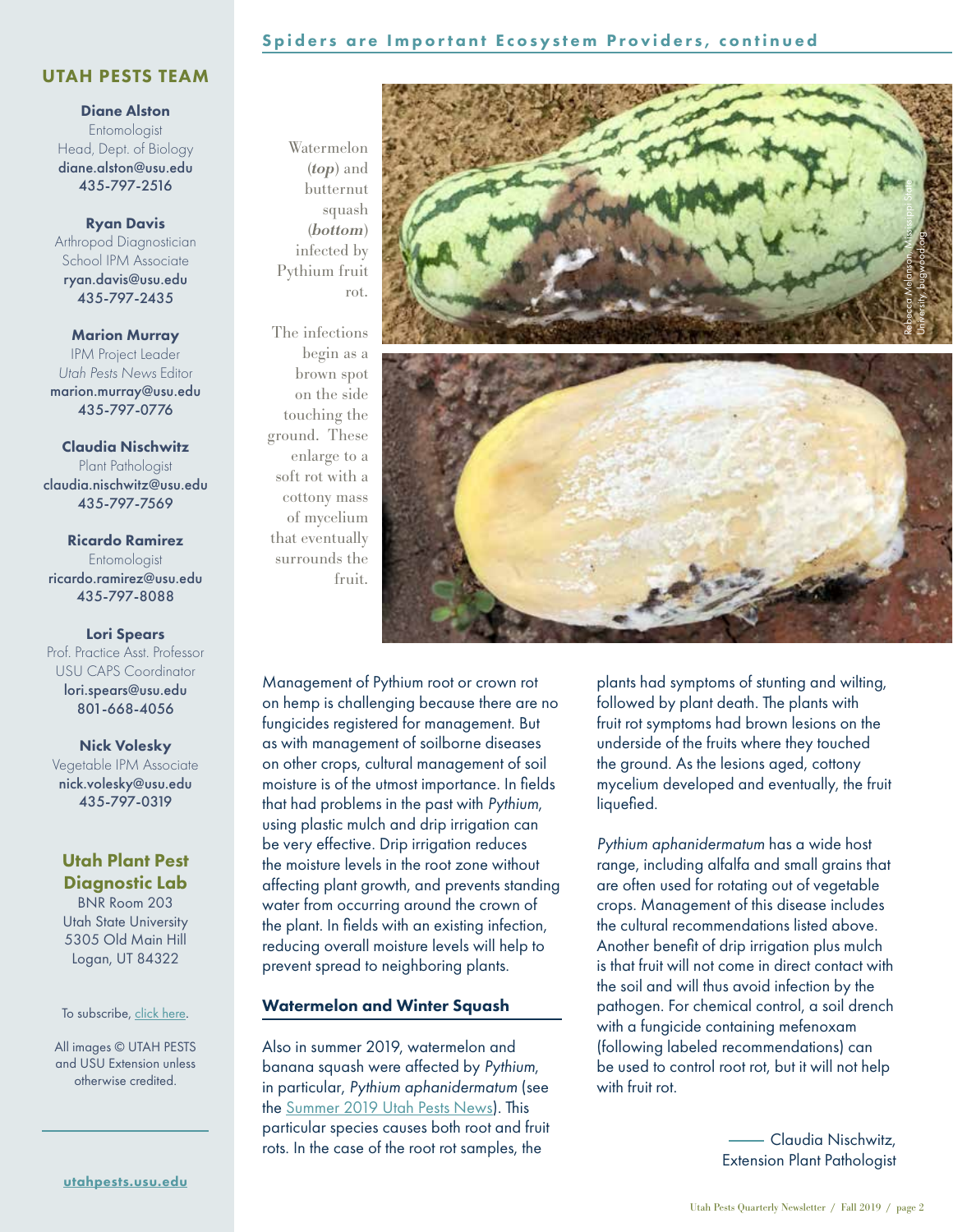The Invasive Emerald Ash Borer Not Yet Confirmed in Utah



Emerald ash borer (EAB, *Agrilus planipennis*) is an invasive wood-boring beetle that has caused the decline and mortality of tens of millions of ash trees (*Fraxinus* spp.) in eastern and mid-western U.S. and Canada. This pest will attack all North American ash species, including small, large, stressed, and even healthy trees. Utah's two native ash species are susceptible–the small, shrubby singleleaf ash (*F. anomala*) that occurs sporadically in southern Utah and velvet ash (*F. velutina*) found in southwest canyons–as well as planted ash species, such as green (*F. pennsylvanica*) and white ash (*F. americana*), which comprise up to 30% of the urban canopy in many Utah communities.

Repeated surveys over the past 10 years, led by Utah Department of Agriculture and Food with help from USDA APHIS PPQ and the Utah Plant Pest Diagnostic Lab at USU, have *not detected* EAB in Utah.

Despite this, some Utah tree care companies are offering EAB treatment programs for ash trees. It is important to note that insecticide applications for a pest that is not present is a waste of time and money. In other states where EAB does occur, the protocol for ash protection is to consider insecticide treatment of all ash trees located within 30 miles of EAB detections, and to monitor trees beyond. Although EAB does not yet occur in Utah, an outbreak can be minimized upon its arrival by avoiding new ash plantings. Instead, select site-appropriate trees that have minimal pest concerns. USU's [TreeBrowser.org](https://treebrowser.org/) is a search tool that provides a wealth of information on the most appropriate trees to plant for any given situation, including alternatives to ash.

#### Distribution and Identification

Originally from Asia and parts of Russia, EAB was first discovered in the U.S. in 2002 in southeastern Michigan. Although adults typically fly short distances (up to 2 miles), EAB is primarily introduced to new locations through movement of infested materials, such as firewood and nursery stock. As of October 2018, EAB is now known to occur in 35 states, and the Canadian provinces of Ontario, Quebec, New Brunswick, Nova Scotia, and Manitoba. Colorado marks the western-most occurrence of EAB in the U.S., with infestations initially found in Boulder County (2013) and new detections in Adams, Broomfield, and Larimer counties in 2019. Information on EAB's current distribution can be found at [emeraldashborer.info.](http://www.emeraldashborer.info/)

Adult EAB are metallic green beetles with bronze heads and iridescent purple-red abdominal segments beneath their wings. They are bullet-shaped, lack a defined waist, and are about 1/2-inch long and 1/8-inch wide. The larvae are cream-colored with 10 body segments and a flattened abdomen. They can reach a length of 1 inch when mature, are tapeworm-like in appearance, and have a pair of brown, pincer-like appendages on the last abdominal segment.

#### Symptoms of Infestation

Although adults feed on leaves, the real damage is done by larvae that feed on the vascular tissue under the bark, cutting off the flow of water and nutrients. As they feed they create serpentine (S-shaped) larval galleries filled with sawdust-like frass (insect poop) that increase in size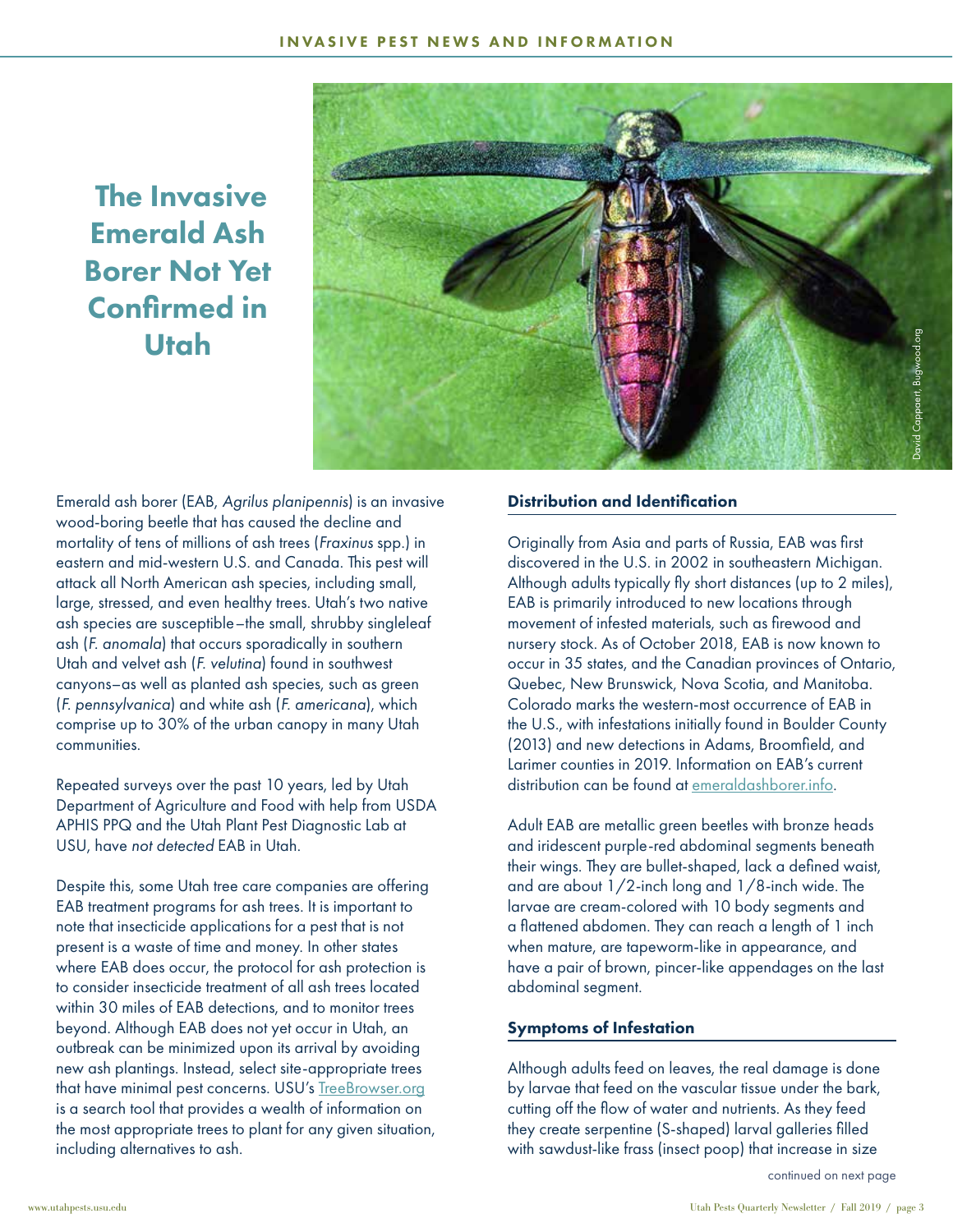S-shaped gallery (bottom) created by an emerald ash borer larva (top). Note the flattened head of the larva.



as larvae feed and grow. Larval feeding occurs more commonly in the upper canopy of newly infested trees, and they will occur lower on the trunk as the infestation progresses. Other symptoms of EAB include splitting bark; premature leaf yellowing; canopy thinning and dieback; epicormic branching (suckers) at the base of large, dead branches or the base of the tree; and woodpecker activity (seeking out larvae). Adults leave tiny, D-shaped exit holes on tree branches and trunks when they start emerging in late spring. Further, Colorado researchers have found that ash trees infested with EAB have leaves that are smaller and lighter in color compared to normal ash leaves. Infested trees can become brittle and are prone to drop branches without warning, thereby posing a liability risk for property owners and municipalities. Eastern states have seen small trees die within one to two years and large trees die within three to four years.

#### Insecticide Management

Management of specimen ash trees using insecticides has been successful in states where EAB occurs. These treatments have been more effective on infested trees with less than 50% canopy thinning. Commonly used active ingredients include: imidacloprid, dinotefuran, emamectin benzoate, and azadirachtin. Efficacy and application rates and usage vary by the product and tree size. For an in-depth discussion on insecticides, refer to [Insecticide](http://www.emeraldashborer.info/documents/Multistate_EAB_Insecticide_Fact_Sheet.pdf)  [Options for Protecting Ash Trees from Emerald Ash Borer.](http://www.emeraldashborer.info/documents/Multistate_EAB_Insecticide_Fact_Sheet.pdf)

#### **Detection**

Not only is USU involved in the continued state-wide EAB trapping program, but the faculty of the [invasive](https://utahpests.usu.edu/caps/featured-pests)  [pest program](https://utahpests.usu.edu/caps/featured-pests) are training Master Gardeners to be First Detectors. Students learn not only about EAB, but also about insects or pest activity that can be confused with it, such as the related honeylocust (*A. difficilis*) and bronze birch (*A. anxius*) borers that attack honeylocust and birch, respectively, and other borers that attack ash, such as the lilac-ash borer (*Podosesia syringae*) and the banded-ash borer (*Neoclytus caprea*).



If you think an insect looks suspicious or you see signs of EAB damage on ash trees, please contact the Utah Plant Pest Diagnostic Lab (UPPDL). If possible, send digital images to utahpestlab@gmail.com or caps@usu.edu for screening prior to submitting physical samples to the UPPDL.

Lori Spears, USU CAPS Coordinator

#### *For more information*

USU Extension Fact Sheet: [Emerald Ash Borer](https://digitalcommons.usu.edu/cgi/viewcontent.cgi?referer=&httpsredir=1&article=1896&context=extension_curall)

USU Extension Fact Sheet: [Invasive Insect Look-alikes](https://digitalcommons.usu.edu/cgi/viewcontent.cgi?referer=&httpsredir=1&article=1771&context=extension_curall)

Hahn J, DA Herms, and DG McCullough. 2011. Frequently asked [questions regarding potential side effects of systemic insecticides used](http://www.emeraldashborer.info/documents/Potential_Side_Effects_of_EAB_Insecticides_FAQ.pdf)  [to control emerald ash borer](http://www.emeraldashborer.info/documents/Potential_Side_Effects_of_EAB_Insecticides_FAQ.pdf).

Herms DA, DG McCullough, CS Clifford, DR Smitley, FD Miller, and W Cranshaw. 2019. Insecticide options for protecting ash trees from emerald ash borer. North Central IPM Center Bulletin. 3rd Edition. 16 pp.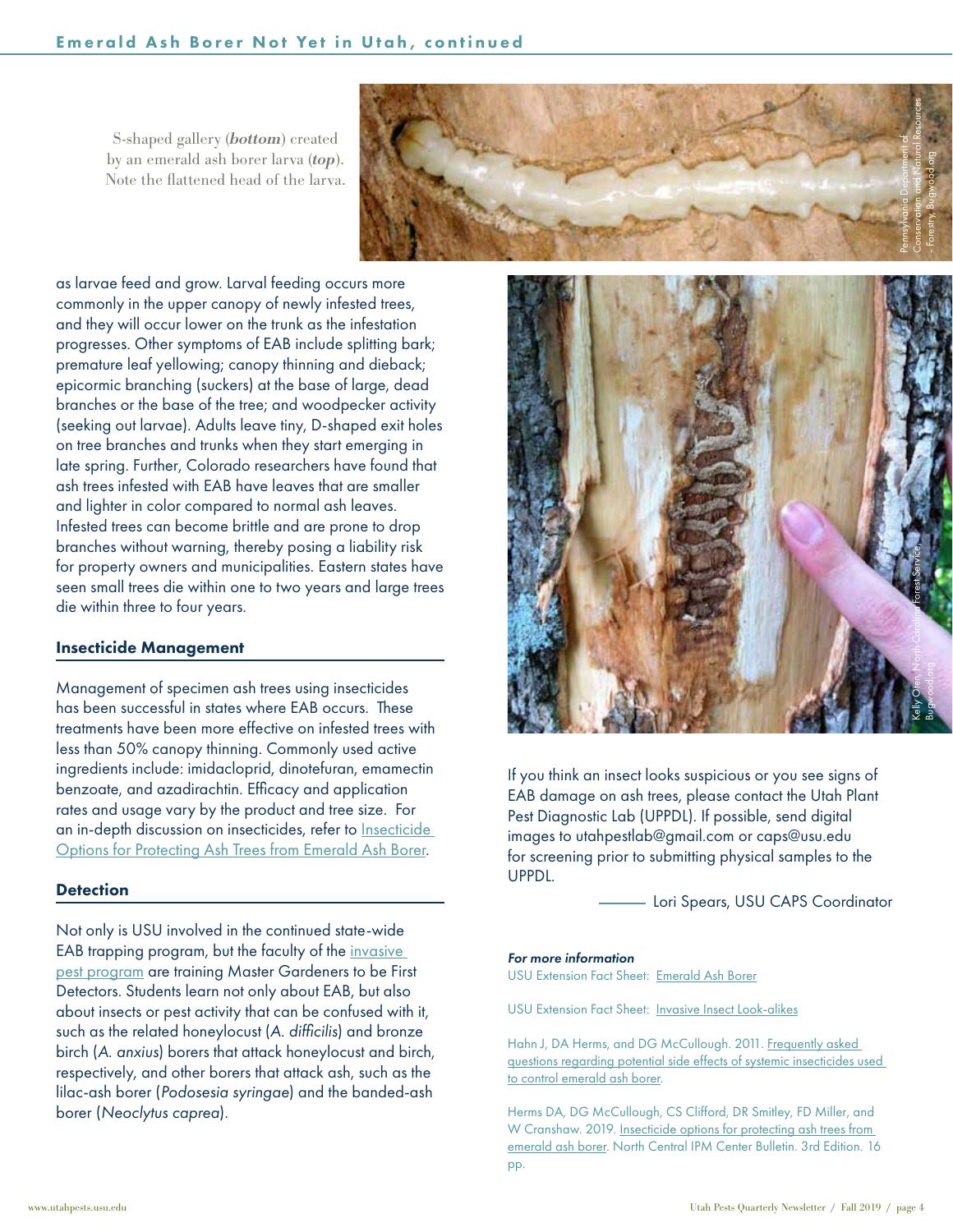# Resources for Identifying Pesticide Risks

The Utah IPM Program participates in the [Western Pesticide Risk Management signature program](http://westernipm.org/index.cfm/center-projects/signature-programs/pesticide-risk-management/) in the Western IPM Center, with a goal of helping professionals, applicators, and citizens to understand and reduce risks from pesticides.

Pesticides can be considered an economic, labor-saving, and efficient tool of pest management. But pesticides can have a level of risk, whether directly, through application, or indirectly, through non-target exposure to humans or the environment.

The Environmental Protection Agency (EPA) conducts risk assessments from toxicological studies of human health and the environment by looking at relationships between possible exposures (direct or indirect) to a pesticide and the resulting harmful effects. A pesticide can be toxic at one exposure level, and have little or no effect at another. Therefore, it is important to be informed on the risks of the pesticide you select, or your indirect exposure to pesticides in general.

In registering or reviewing a pesticide active ingredient, the EPA uses the information from their risk assessment to make the approval decision and to then determine what precautions must appear on the pesticide label, including:

- the use of protective clothing
- the "signal word" (caution, warning, danger)
- the first aid statements
- whether the pesticide may be used only by specially trained and certified applicators (restricted use pesticides)

In addition to the above, the risk assessment is also used to categorize the final pesticide product based on the active ingredient's relative acute toxicity for accidental consumption, inhalation, or skin contact (see table below).

#### Pesticide Product Toxicity Categories and Characteristics

Acute toxicity is expressed as the single lethal dose or concentration that can kill 50% of organisms in a test population (known as the LD<sub>50</sub> or LC<sub>50</sub>). The lower the LD<sub>50</sub> or LC<sub>50</sub>, the greater its toxicity to humans and animals.

| <b>Category I</b>                                          | <b>Category II</b>                         | <b>Categories III and IV</b>              |
|------------------------------------------------------------|--------------------------------------------|-------------------------------------------|
| These products are high toxic on the basis of              | These products are moderately              | These pesticides are classified           |
| either oral, dermal, or inhalation toxicity have           | toxic and must have the signal             | as slightly toxic (III) or relatively     |
| the signal words DANGER and POISON                         | word WARNING (plus in Spanish,             | non-toxic (IV) have the signal word       |
| (plus in Spanish, PELIGRO) displayed on the                | AVISO) displayed on the product            | CAUTION on the pesticide label.           |
| front of the label. The acute (single dosage)              | label. In this category, the acute oral    | Acute oral $LD_{50}$ values in this group |
| oral LD <sub>50</sub> for pesticide products in this group | LD <sub>50</sub> ranges from 50 to 500 mg/ | are greater than 500 mg/kg. An            |
| ranges from a trace amount to 50 mg/kg.                    | kg. Swallowing a teaspoon to an            | ounce or more of this material            |
| For example, exposure of a few drops of                    | ounce of this material could be fatal      | could be fatal to a 150-pound             |
| a material taken orally could be fatal to a                | to a 150-pound person. For the most        | person. Protective clothing for           |
| 150-pound person. Maximum protective                       | part, maximum protective equipment         | both categories includes long-            |
| equipment (respiratory device and eyewear)                 | (respiratory device and eyewear)           | sleeved shirt, long pants, socks,         |
| and clothing is required.                                  | and clothing is required.                  | and chemical-resistant footwear.          |

#### Where to Find Pesticide Information

The level of risk in applying a pesticide depends on your exposure level, and its toxicity level (see above). And despite the fact that some pesticide products are considered only slightly toxic or relatively nontoxic, all pesticides can be hazardous to humans, animals, other organisms, and the environment, if the instructions on the product label are not followed.

Use the pesticide only as permitted by the label. The [National Pesticide Information Center](http://npic.orst.edu/) provides common-



sense information for minimizing the risk of pesticide exposure. And remember that, as the applicator, you are legally responsible for any misuse of a pesticide.

continued on next page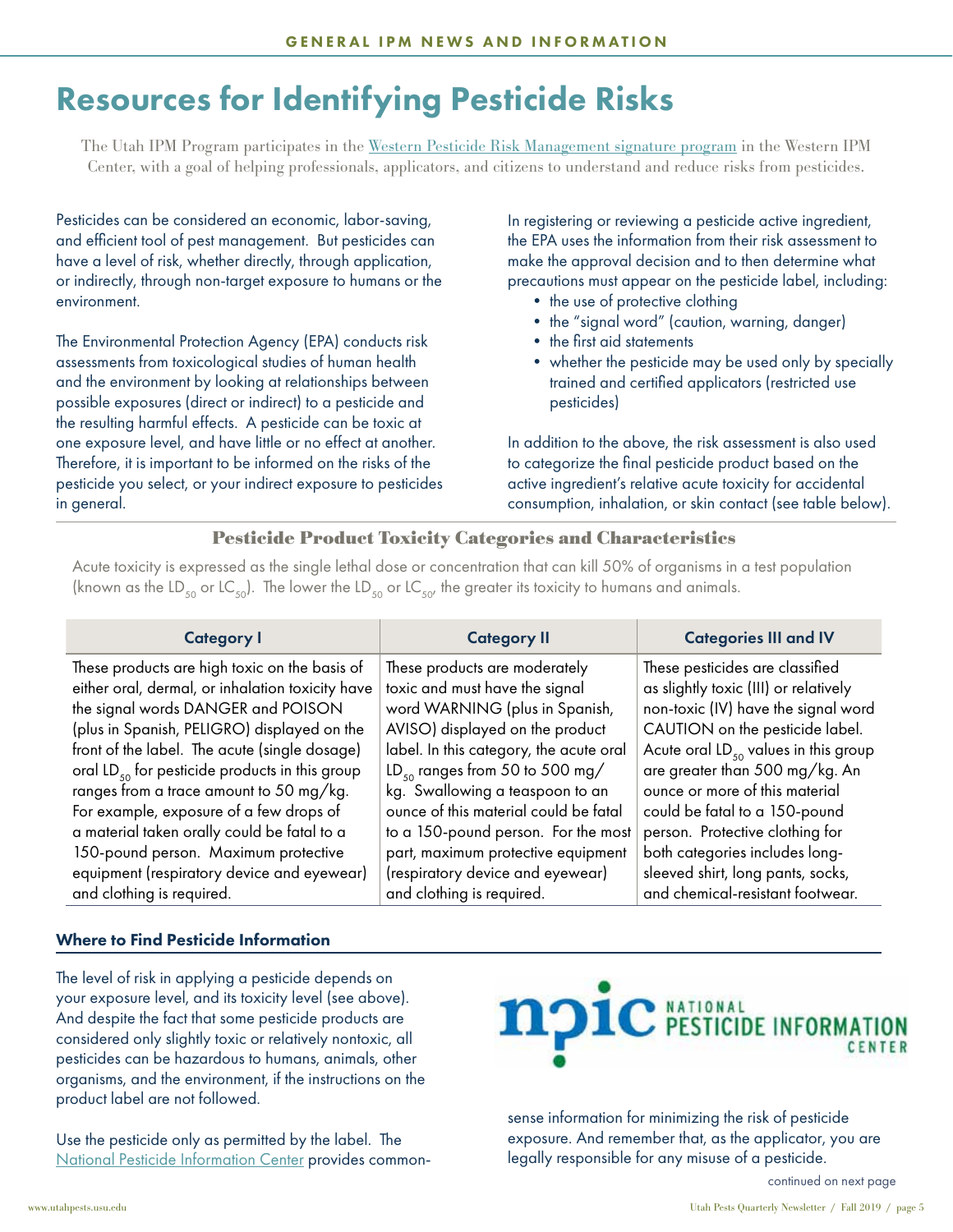Look up a pesticide's toxicity signal word and product label at the National Pesticide Information Center's [Product Research Online \(NPRO\)](http://npic.orst.edu/NPRO/#guideTab).

The National Pesticide Information Center also provides [fact sheets about certain](http://npic.orst.edu/ingred/specchem.html) pesticide ingredients.

[ECOTOX](https://cfpub.epa.gov/ecotox/) (ECOTOXicology knowledge-base) is an advanced and comprehensive knowledge-base providing single chemical environmental toxicity data on aquatic life, terrestrial plants and wildlife.

The [Toxicological Profiles \(Tox Profiles\) website](https://www.atsdr.cdc.gov/toxprofiledocs/index.html) is a compilation of peer-reviewed toxicological information for certain hazardous substance.

The [Pesticides Properties Database \(PPDB\)](http://sitem.herts.ac.uk/aeru/iupac/search.htm) was developed by the Agriculture & Environment Research Unit at the University of Hertfordshire. Although it is an international database, much of the information applies to U.S. products. The results provide a wealth of information on all risk and safety aspects of the active ingredient.

|                                                          |                            | ECOTOXICOLOGY<br>for spinosad |                                              |                |
|----------------------------------------------------------|----------------------------|-------------------------------|----------------------------------------------|----------------|
| Property                                                 |                            | Value:                        | Source/Quality<br>Score/Other<br>Information | Interpretation |
| Bio-<br>concentration<br>factor                          | BCF (I<br>$kq^{-1}$ )      | 0.1                           | F4 Whole fish                                | Low potential  |
|                                                          | CT <sub>50</sub><br>(days) | Not available                 |                                              |                |
| Mammals - Acute oral<br>$LD_{50}$ (mg kg <sup>-1</sup> ) |                            | > 2000                        | A5 Rat                                       | Low            |
| Mammals -<br>Short term<br>dietary NOEL                  | $(mq kq^{-1})$ 9           |                               | L3 Rot                                       | High           |
|                                                          | (ppm diet) -               |                               |                                              | ÷              |
| Birds - Acute LDso (mg<br>$kq^{-1}$                      |                            | >2000                         | A4 Anas<br>platyrhynchos                     | Low            |

Example of a portion of the results provided from a search of the chemical, spinosad, in the University of Hertfordshire's Pesticide Properties Database.

[EPA's Pesticide Chemical Search](https://iaspub.epa.gov/apex/pesticides/f?p=CHEMICALSEARCH:1) provides information about pesticide regulatory actions, science reviews, evaluation schedules, public comment opportunities, and access to public dockets.

The [New York State IPM Program](https://nysipm.cornell.edu/environment/active-ingredients-eligible-minimum-risk-pesticide-use/) provides active ingredient profiles and risks and benefits of Minimum Risk Pesticides (MRP). A product is an MRP when the risk to the public and the environment is sufficiently low as to not require all the data and review necessary for registration. However, these products may involve risks in other ways.

The Pesticide Action Network (PAN) is a coalition of international NGO's, citizens' groups, and individuals that promotes non-chemical farming. They do offer [pesticideinfo.org,](http://www.pesticideinfo.org/) an easily searchable pesticide database that includes toxicity and regulatory information from scientific data. They have developed their own toxin rating scale, but also include information from EPA, the World Health Organization, and others.

The [USDA's Pesticide Data Program](https://apps.ams.usda.gov/PDP) contributes to their food safety initiative. USDA provides a simple search feature that provides results of food and crop pesticide residue testing of over 120 food types in the U.S. for over 500 pesticide residues, including fresh and processed fruit and vegetables, baby food, grains and grain products, almonds, peanut butter, milk and dairy products, fish, beef, pork, poultry, eggs, honey, infant formula, bottled water, potable groundwater, and treated and ambient drinking water. The search results provide both positive detections and non-detects, as well as presumptive positive violations.

["Assessing Exposure to Pesticides in Food--A User's](https://www.regulations.gov/document?D=EPA-HQ-OPP-2007-0780-0001)  [Guide"](https://www.regulations.gov/document?D=EPA-HQ-OPP-2007-0780-0001) is a document that explains the process that the EPA uses to determine pesticide risks based on food consumption.

["Pesticide Toxicology – Evaluating Pesticide Safety and](https://www.extension.purdue.edu/extmedia/PPP/PPP-40.pdf)  [Risk"](https://www.extension.purdue.edu/extmedia/PPP/PPP-40.pdf) by Purdue University, is an easy-to-read document that addresses the public debate about pesticides and human health by providing comprehensive information on the science of toxicology, animal testing crucial to safety evaluation, and legal requirements and experimental designs for pesticide testing.

Marion Murray, IPM Project Leader

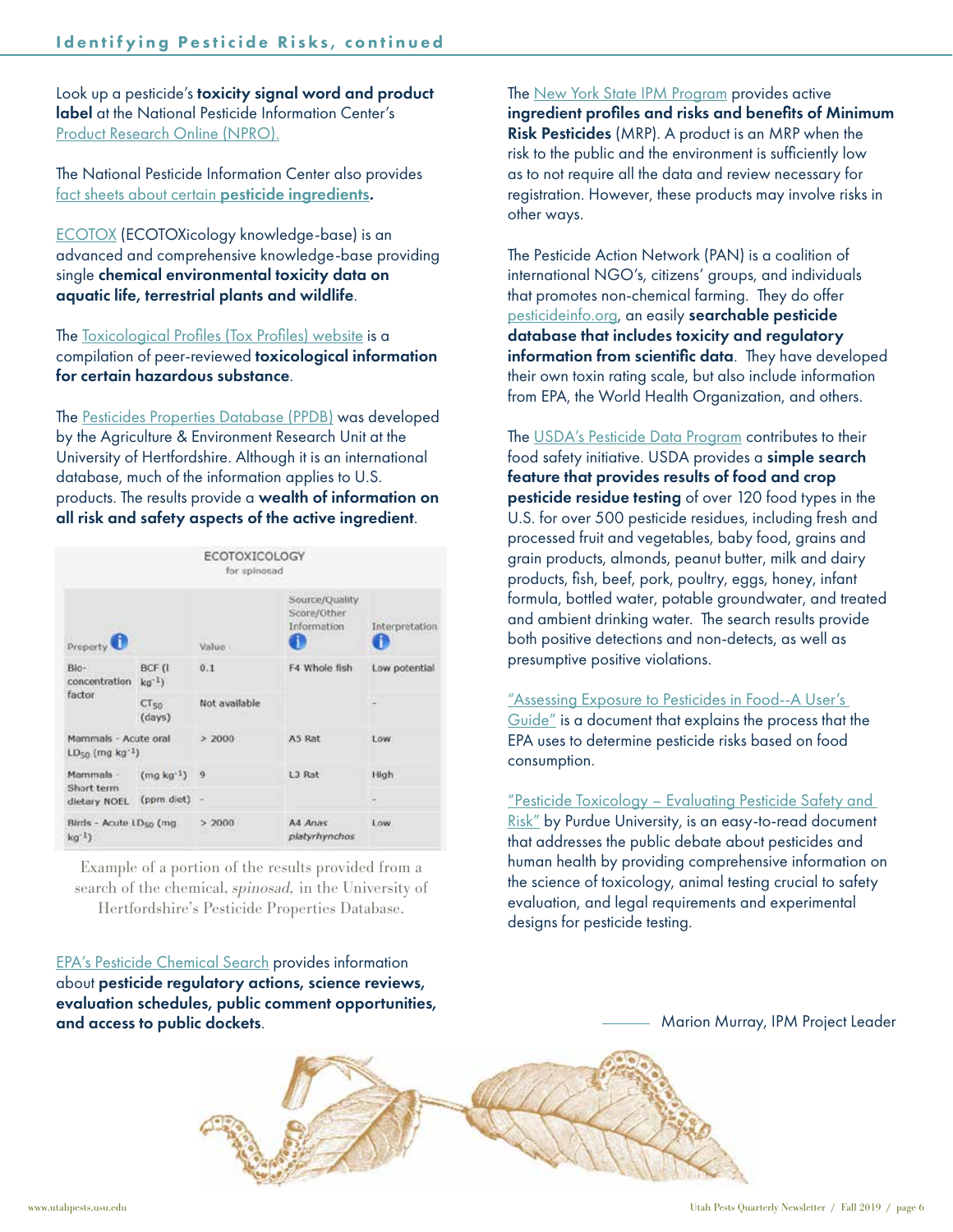### Trap Cropping in Utah Vegetable Production

USU is investigating whether sorghum as a trap crop for stink bugs will protect tomato fruits from damage.



Trap cropping involves growing plants alongside a target crop that are more appealing to certain pests, thereby protecting the crop. It is an important cultural control method within Integrated Pest Management (IPM) that is not widely used in Utah. But when successfully implemented, trap cropping provides a sustainable, longterm management option.

#### Methods of Trap Cropping

There are several types of trap cropping which are characterized by the type of plant, where the plants are grown within the farm, and when they are planted.

- Conventional Trap Cropping A traditional and proven-effective plant is planted around or within the cash crops that is more attractive to a target pest as either a food source or for reproduction.
- Dead-End Trap Cropping Plants that are attractive to a target pest, but on which, offspring will not survive. Dead-end trap crops serve as a "sink" and prevent movement of the target pest to a cash crop later in the season. Dead-end trap crops are planted in field borders or edges where they intercept insect pests.
- Genetically-Engineered Trap Cropping Plants may be genetically engineered to act as a trap crop. Prevention of insect-vectored diseases is one example, where the trap crop is capable of harboring a certain virus but its insect vector cannot acquire it from that plant. In this example, the trap crop helps reduce the insect-vectored pathogen as opposed to the insect itself.
- Perimeter Trap Cropping Trap crops that are planted around the border of the main crop.
- Sequential Trap Cropping Traps crops that are planted either later or earlier than the main crop to increase the attractiveness to insect pests during certain times of the season.
- Multiple Trap Cropping Planting several trap crop species to manage several pests or controlling a target pest by combining plants whose growth stages enhance attractiveness season-long.
- Push-Pull Trap Cropping A combination system where a trap crop is planted around the perimeter of a crop to attract the target insect pest (pull) and a different plant is inter-cropped to repel (push) the insect away from the cash crop.
- Biological Control-Assisted Trap Cropping Trap crops that are planted within and around the crop that enhance populations of natural enemies that then help suppress multiple pests.
- Semiochemical-Assisted Trap Cropping The use of either manually hanging insect semiochemicals (such as pheromone lures) on a perimeter planting, or using genetically modified plants that emit semiochemical lures to attract the target pest.

#### Making Trap Cropping a Success

There are several factors that can determine whether a pest is manageable by a trap crop. The first is whether the life stage of the insect being targeted allows the insect to access the trap crop. In addition, it is important not only

continued on next page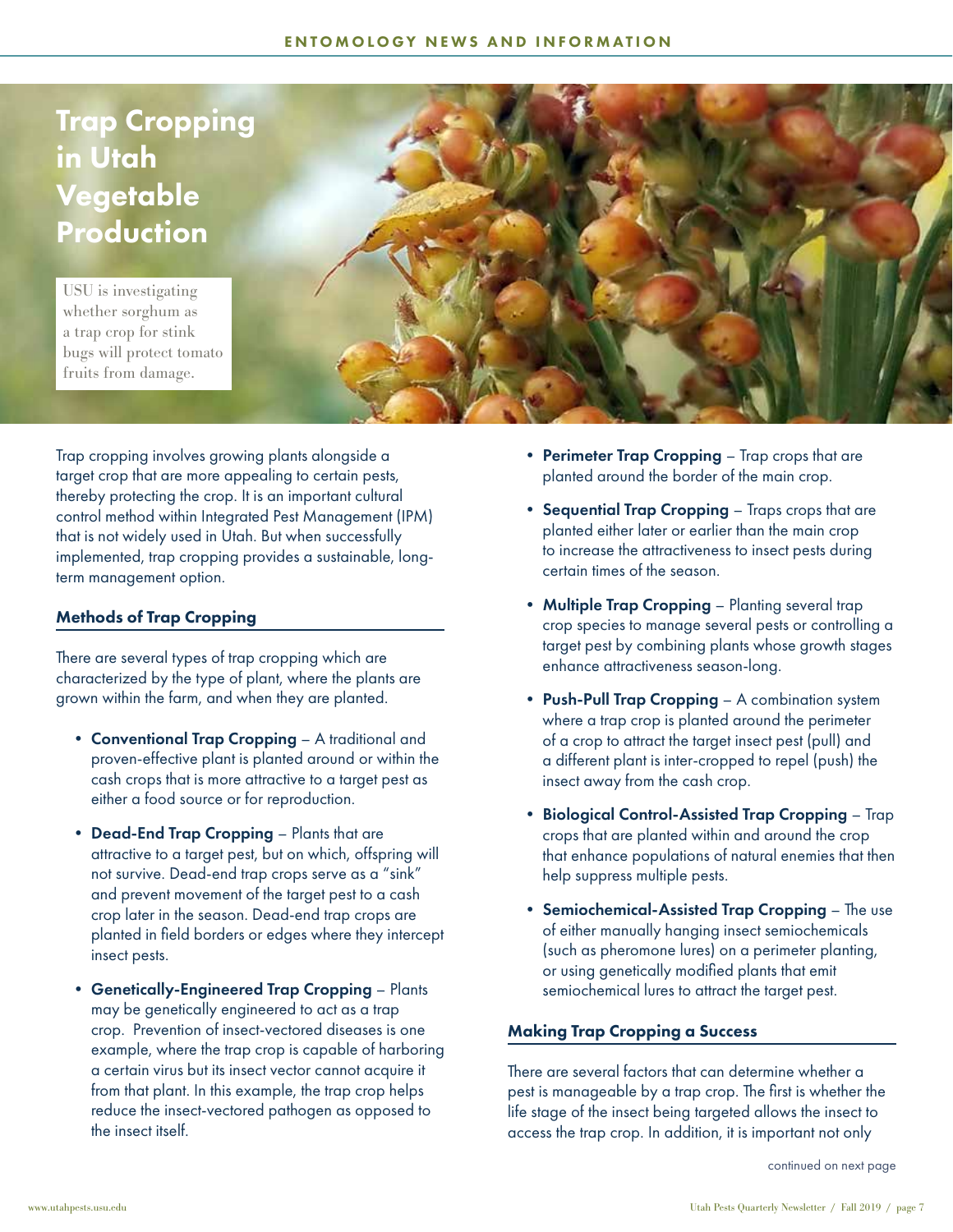to have the right number of trap crops, but that they are planted at the right time and in the correct locations as they relate to the cash crop. Finally, the trap crop should match the growing cycle of the cash crop to allow its effectiveness until harvest.

As the pest population increases on the trap crop, a decision should be made in managing the pest for most trap cropping systems. Natural biocontrol is one option where the tolerance for crop injury level is higher, since natural enemy populations don't increase until after the pest population increases. The two other options that provide more effective pest control on the trap crop include removal or destruction of the trap crop once the pest reaches the threshold, or applying an insecticide (conventional or organic).

#### Limitations of Trap Cropping

There are some limitations to trap cropping that make this practice undesirable to some growers. Trap crops usually target one pest or pest group, which makes them less effective compared to other IPM strategies. Another concern is that the cost of applying a pesticide to the cash crop may be less than the cost of growing trap crops (loss of space, irrigation, etc.). Finally, trap crops could put the cash crop at risk if they were to harbor non-target insects or pathogens that could be detrimental to the cash crop.

#### Utah Trap Cropping Trial

This year, the Utah IPM team established trials in three locations across northern Utah to evaluate the effectiveness of sorghum as a trap crop to prevent stink bug damage in commercial tomato production. Each location included two plots separated by 25 yards, each planted with four rows of Sunbrite tomatoes. One plot included a border planting of dwarf sorghum while the other did not. Every week, we scouted for stink bugs in the tomato and sorghum plantings, and at harvest, we evaluated tomato fruit damage and overall yield. This is the first of two seasons for this trial, and the data is currently being analyzed.

#### Nick Volesky, Vegetable IPM Associate

#### *For more information*

Shelton and Badenes-Perez. 2006. Concepts and Applications of [Trap Cropping in Pest Management](https://www.annualreviews.org/doi/full/10.1146/annurev.ento.51.110104.150959). Annual Review of Entomology 51:1, 285-308.

Westerfield, Robert and Kris Braman. [Trap Cropping for Small-Market](https://secure.caes.uga.edu/extension/publications/files/pdf/C%201118_1.PDF)  [Vegetable Growers.](https://secure.caes.uga.edu/extension/publications/files/pdf/C%201118_1.PDF) University of Georgia Cooperative Extension Circular 1118.

Wszelaki, Annette and Sarah Broughton. [Trap Crops, Intercropping,](https://extension.tennessee.edu/publications/Documents/W235-F.pdf)  [and Companion Planting.](https://extension.tennessee.edu/publications/Documents/W235-F.pdf) University of Tennessee Extension W235-F.

| <b>Cash Crop</b>    | <b>Insect Pest</b>                            | <b>Trap Crop</b>                                     |  |  |
|---------------------|-----------------------------------------------|------------------------------------------------------|--|--|
| <b>Broccoli</b>     | Potato leafhopper (Empoasca fabae)            | Various mustards <sup>S</sup>                        |  |  |
| Cabbage             | Cutworm (Spodoptera litura)                   | Chinese cabbage, radish <sup>C, S</sup>              |  |  |
| Cabbage             | Diamondback moth (Plutella xylostella)        | Various mustards <sup>C</sup>                        |  |  |
| Cauliflower         | Colorado potato beetle (Melighetes aeneus)    | Chinese cabbage, marigolds, sunflowers <sup>M</sup>  |  |  |
| Cruciferous Crops   | Flea beetles (Phyllotreta spp.)               | Various mustards <sup>C</sup>                        |  |  |
| Cruciferous Crops   | Cabbage maggot (Delia radicum)                | Chinese cabbage <sup>C</sup> , turnip <sup>C</sup>   |  |  |
| Cucumber            | Cucumber beetle (Acalymma vittatum)           | Squash <sup>c</sup>                                  |  |  |
| Cucurbit Crops      | Cucumber beetle (Acalymma vittatum)           | Specific varieties of cucurbit crops <sup>C, S</sup> |  |  |
| Cucurbit Crops      | Cucumber beetle (Acalymma vittatum)           | Squash <sup>C, S, SA</sup>                           |  |  |
| <b>Sweet Potato</b> | Wireworms (Conoderus spp.)                    | Corn and wheat <sup>M, S</sup>                       |  |  |
| Cucurbit Crops      | Squash bug (Anasa tristis)                    | Hubbard squash <sup>C, S</sup>                       |  |  |
| Lettuce             | Aster leafhopper (Macrosteles quadrilineatus) | Lettuce $s$                                          |  |  |
| Lettuce             | Thrips (Order Thysanoptera)                   | Various wildflowers <sup>C</sup>                     |  |  |
| Sweet Corn          | Stink bugs                                    | Various mustards <sup>C, P</sup>                     |  |  |
| Tomato              | Colorado potato beetle (Melighetes aeneus)    | Potato <sup>S</sup>                                  |  |  |
| Tomato              | Whitefly (Bemisia argentifolli)               | Squash <sup>c</sup>                                  |  |  |

Examples of Trap Cropping in Vegetable Production

C – Conventional, M – Multiple, P – Perimeter, S – Sequential, Early, and/or Late Planting, SA – Semiochemical Assisted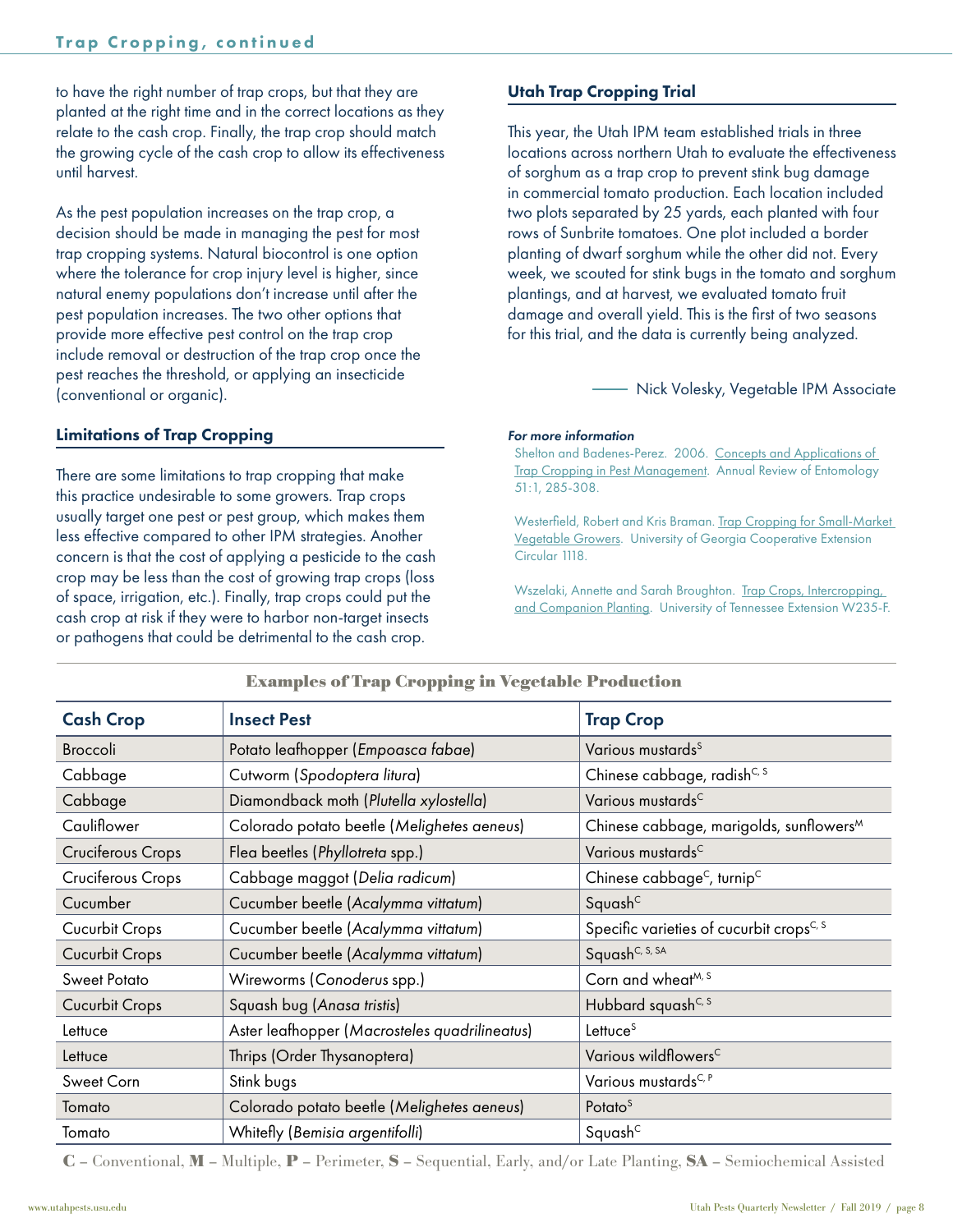### Odorous House Ant

Most people are familiar with pavement ants and carpenter ants. There is another pest ant that is on the rise in Utah, and it will make you wish pavement ants were your problem. The odorous house ant derives its name from the rotten, coconut-like odor it gives off when crushed. The ant has been in Utah for a long time but has been overshadowed by the dominance of pavements ants in our urban landscapes. The complex biology and traits of odorous house ant make it a formidable foe to eradicate, emphasizing the importance of having pest ant species identified before beginning a management program.



Odorous house ants (Formicidae, *Tapinoma sessile*) are brown-to-black in color and the worker ants are equal in size (monomorphic), about 3 mm in length. When viewed from the top, the petiole (union of the thorax and abdomen; see image on next page) is obstructed by the rear of the ant's body (gaster). When viewed from the side, the petiole is difficult to see, flattened and laying under the gaster. In Utah, this ant is most likely to be confused with the pavement ant in and around structures. Pavement ants are similar in color and size but in contrast they have two readily visible nodes on the petiole. Aside from the appearance, they have a distinguishing characteristic that pavement ants do not have—when crushed, the odorous house ant gives off a rotten, coconut-like odor.

Odorous house ants are considered "tramp ants." They have multiple queens, can split colonies to form many subcolonies (budding), and are not hostile toward workers from related subcolonies, allowing them to take over large areas (supercolonies). These traits can make management more difficult than the single-queen pavement ants.

Odorous house ant colonies can vary in size and number of queens. Ant colonies located in natural habitats may be small, from 15 to 30 workers, whereas a colony with many queens, which often occurs in urban sites, can contain

Odorous house ants are considered "tramp ants." Tramp ants include a number of species that have similar habits that make them difficult pests to control, including:

multiple queens that all produce eggs multiple subcolony sites ability to form supercolonies hostility toward non-related ant species reproduction by budding living in close association with humans dispersal primarily by human activities varied diet wide range of nesting habitats

tens-of-thousands of workers. Supercolonies, which are friendly subcolonies connected by foraging ant trails, can take over large areas and can have hundreds-ofthousands of workers.

Colony reproduction occurs through mating flights and budding. Mating flights are infrequent but can occur in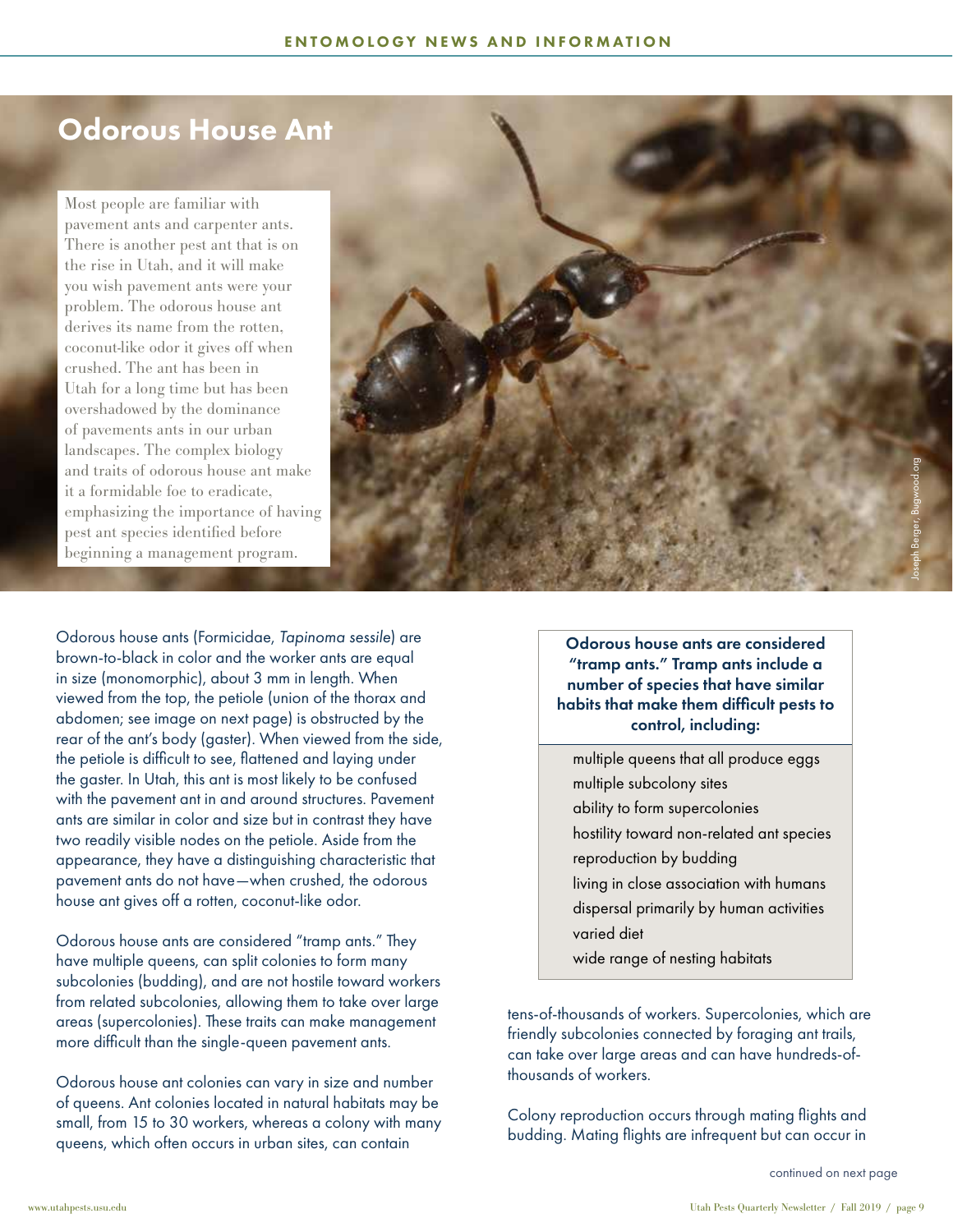#### Odorous House Ant, continued

early- to-mid summer when winged males and females fly and mate. Males die after mating and mated females seek suitable habitat to start a new colony. Mating most commonly occurs within the nest between related ants. Odorous house ants also reproduce by budding or fission, where a queen and workers will carry brood from an existing nest across the landscape and start their own subcolony. This can happen naturally when populations become too large within the main colony, or it can be encouraged by human disturbance, such as inadequate insecticide applications.



Note that on the odorous house ant (*left*), the petiole (union of the thorax and abdomen) is difficult to see from the side, as opposed to the side view of a pavement

As a tramp ant, odorous house ants are opportunistic, and can nest in many sites; however, moist, shady areas near food are preferred. Outside, they frequently make shallow nests in the soil under objects. Indoors, moisture and heat are key components to nesting habitat. Nesting sites can vary in location and may move frequently in response to human activity or changes in environmental conditions. Areas once occupied by odorous house ants that were disturbed are likely to be reoccupied once the disturbance ends. Nests are often connected by vast foraging trails where ants share food, brood, and workers. Ants found indoors may originate from outside, and in one instance, were found traveling over 150 feet along a foraging trail in search of food indoors.

Their diet consists of dead insects (protein) and sweet foods, particularly honeydew produced by insects such as aphids and soft scales. They also feed on food inside structures, but do not like fat-based foods.

Managing odorous house ant in and around structures is challenging. The presence of multiple queens means that any surviving queen can continue laying eggs, and in addition, any surviving ants can re-colonize previouslytreated areas. And finally, foraging ants may originate from off property, or supercolonies may extend beyond the management property boundaries.

The key to successful management is to use an integrated approach that combines the following. The USU fact sheet, [Odorous House Ant,](https://digitalcommons.usu.edu/cgi/viewcontent.cgi?article=3049&context=extension_curall) provides in-depth details of each step below.

- Inspect to locate foraging ants and nests
- Identify ants to species
- Eliminate preferred nesting habitat (moist sites)
- Eliminate food sources (honeydew-producing insects and household food)
- Exclude by sealing cracks and holes in structures
- Apply insecticides
	- o Drench nests with a water-based insecticide
	- o Perimeter application with a non-repellent insecticide that ants will distribute into nests. Some examples of commercial non-repellent insecticides (for odorous house ants) include Termidor, Fuse, Taurus, Premise, and Optigard Flex.
	- o Use sweet liquid ant baits (preferred) along with granular and gel formulations along ant trails, near nests, or where ants are active. Some active ingredients found in ant baits include fipronil, indoxacarb, imidacloprid, boric acid, borax, abamectin, and hydramethylnon.
	- o The USU fact sheet, [Odorous House Ant,](https://digitalcommons.usu.edu/cgi/viewcontent.cgi?article=3049&context=extension_curall) provides a list of chemical options for the management of odorous house ant.

Keep in mind that follow-up inspections and repeated management activities may be necessary to effectively manage odorous house ant.

Ryan Davis, Arthropod Diagnostician

#### *For more information*

Hedges, S. A. 2010. Field Guide for the Management of Structure Infesting Ants. 3rd Edition. Richfield, Ohio: G.I.E. Inc.

Scharf M. E., Ratliff C.R., Bennett G. W. 2004. Impacts of Residual Insecticide Barriers on Perimeter-Invading Ants, with Particular Reference to the Odorous House Ant, *Tapinoma sessile*. Journal of Economic Entomology, 97(2), 601-605.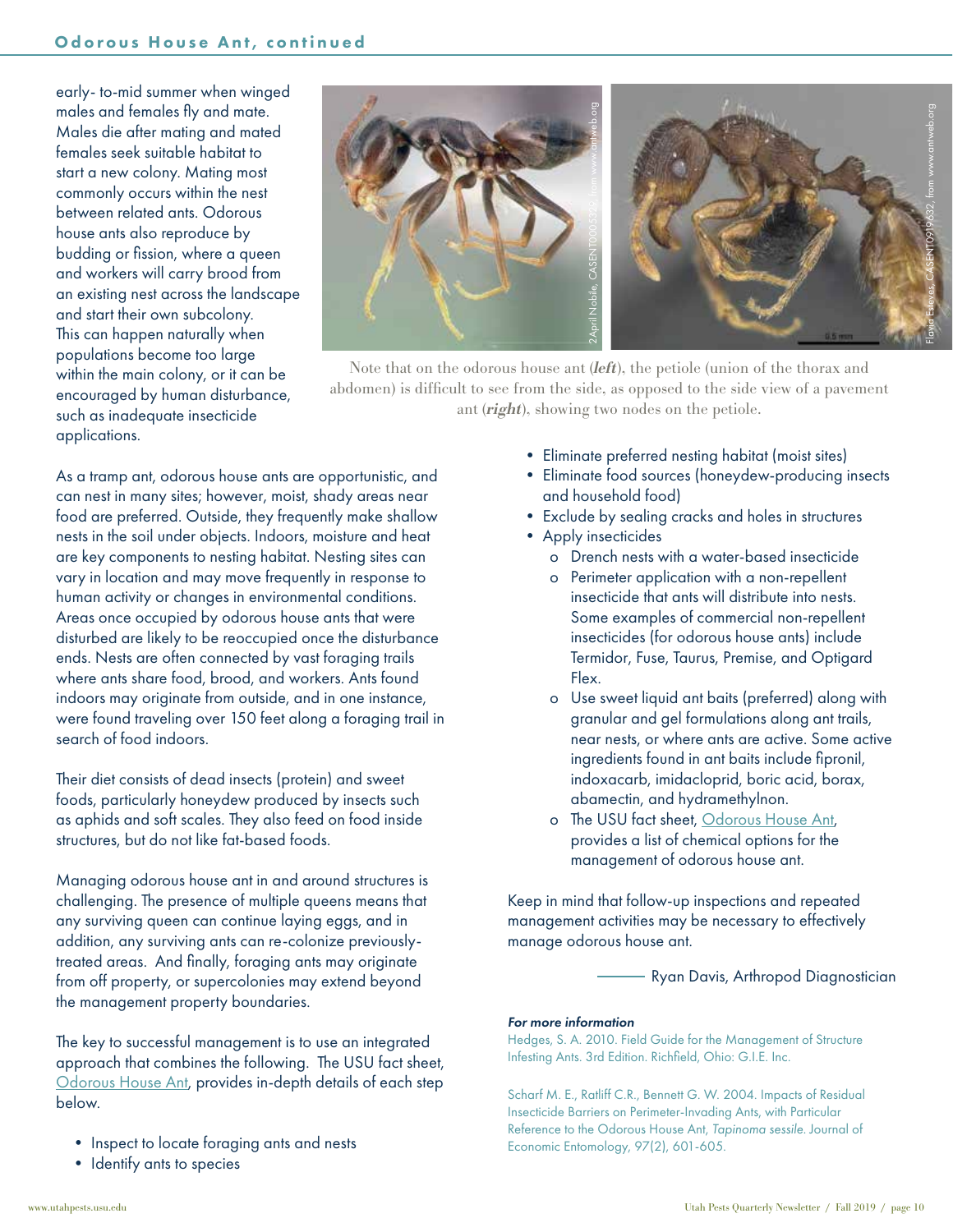### The Season of Pest Busts and Booms

Dramatic swings in weather conditions are predicted to increase as a result of climate change. For the last several years in Utah, mild winters, reduced snow pack, unseasonably warm springs and dry summers have dominated. 2019 deviated from this pattern with longlasting snow pack, a cooler and wetter spring, and unseasonably warm temperatures later in the summer. The spring weather pattern not only delayed planting dates for crops like corn, and slowed green-up of alfalfa, but also slowed activity of the usual suspects in those crops such as alfalfa weevils and spider mites. Insect and mite body temperature fluctuate with ambient temperatures. During cool temperatures, insect activity–including reproduction– slows down, and it is only during the warmer parts of the day and year that they become noticeable.

For alfalfa weevil, the cooler spring delayed adult emergence from overwintering locations. This resulted in eggs being laid later, later hatch, and slower larval development. As a result, growers were able to harvest the first alfalfa crop before weevil populations reached a threshold. A [map-based web tool](https://pestweb.montana.edu/Postica/Home/Index) provides alfalfa weevil sweep-net sampling ([video\)](https://www.youtube.com/watch?time_continue=2&v=hD6VxAQD96k) numbers in Utah, through a collaboration with Montana State University to investigate alfalfa weevil activity and thresholds. In cases where weevils were approaching threshold (>16 larvae/ sweep), larvae were small, and still in the early growth stages. Even in cases where alfalfa cutting was delayed due to excessive rains, there did not appear to be major yield losses from weevil feeding. (Although in some cases, weevil larvae concentrated in windrows.) Alfalfa weevil has just one generation per year, and after harvesting the first crop, many fields escaped weevil damage this season.

Many areas were also spared spider mite problems. We typically see high populations because during hot, dry conditions, mites have short generation times and feed more because low humidity evaporates the excess water that they excrete. In addition, dust build-up on foliage hinders mite predators, and water-stressed plants have a higher availability of amino acids that provide nutrition to spider mites. But in 2019, the cool spring temperatures slowed the progression of spider mites in corn. Rains that continued through early summer removed dust and physically washed spider mites from plants. Further, the added moisture in the environment increased humidity, and reduced population growth of spider mites that prefer dry conditions. With harvest that has come and gone, it



Although spider mites and their eggs were seen in 2019, populations remained low most of the season (top).

The Say's stinkbug was found covering plants and buildings (bottom). Treatment threshold on small grains is 3-4 adults per 100 sweep samples.

is important to note that the economic benefit of miticides diminishes after the plant reproductive phase (R2). There are several considerations before applying mite treatments [in corn](https://digitalcommons.usu.edu/cgi/viewcontent.cgi?referer=&httpsredir=1&article=1782&context=extension_curall), but this season it appears many did not fit the criteria that would require spider mite treatments.

While some pests found the 2019 weather conditions less suitable, there were other insects that thrived. For instance, various green stink bug species were found in large aggregations in public areas, such as outside walls [of businesses in St. George](https://www.stgeorgeutah.com/news/archive/2019/07/29/bugged-by-bugs-southern-utah-residents-getting-swarmed-by-insects/#.XWafCihKiUk) to a [gas station in Smithfield,](https://www.hjnews.com/news/local/stink-bug-swarms-spotted-in-smithfield/article_d2cf5afd-ea4c-5dad-82cf-f11aa60c2f42.html)  [Utah,](https://www.hjnews.com/news/local/stink-bug-swarms-spotted-in-smithfield/article_d2cf5afd-ea4c-5dad-82cf-f11aa60c2f42.html) and in small grains. False chinch bug and Mormon [crickets](https://www.upr.org/post/reports-say-mormon-crickets-are-rise-its-hard-say-if-its-actually-worrisome-trend) were other insects found in large numbers around corn and alfalfa fields in the region. Generally, these insects were more of a nuisance in field and forage crops and were not associated with major yield losses.

Ricardo Ramirez, Extension Entomologist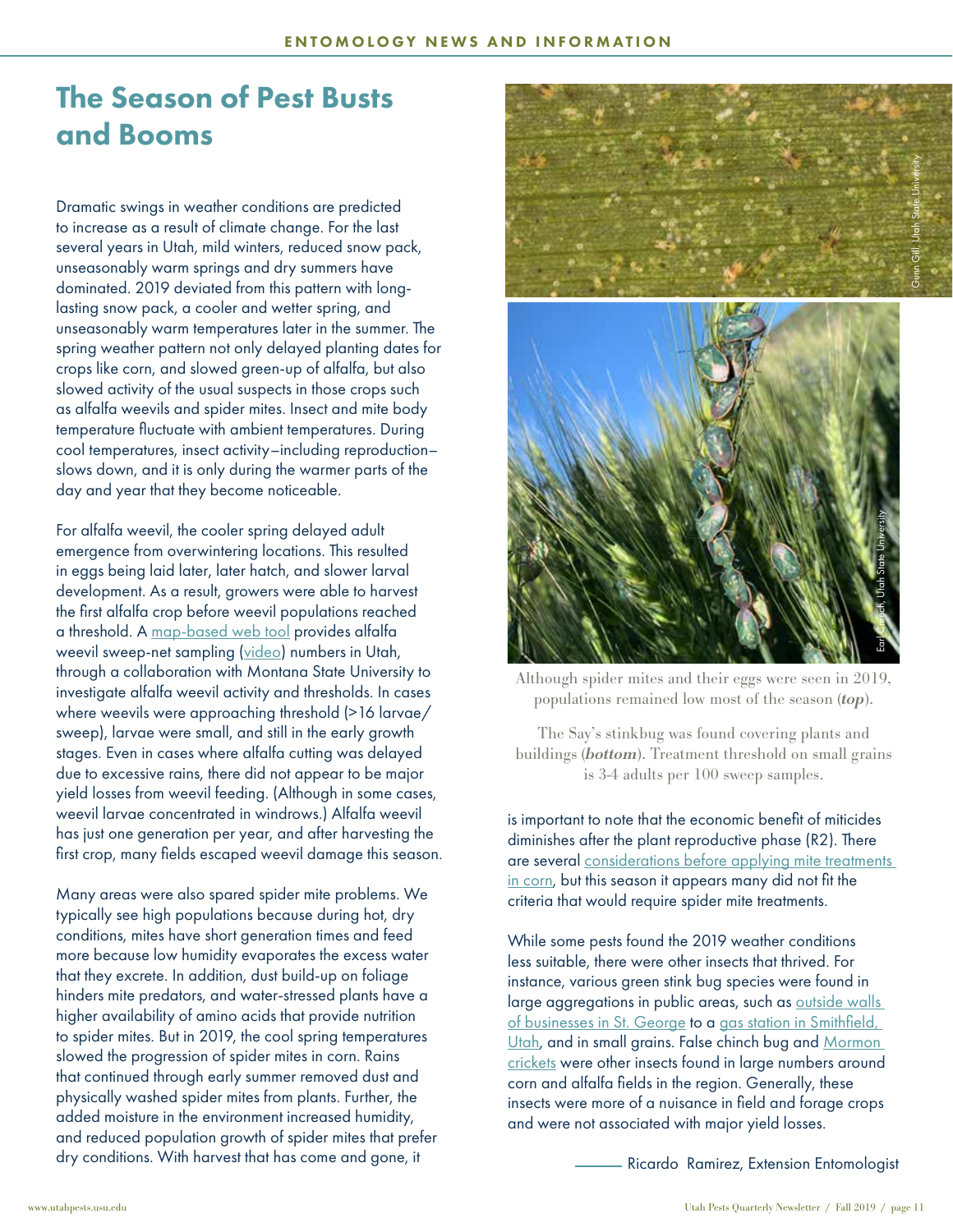### IPM In The News

#### Incentive to Plant Flower **Strips**

Researchers at Montana State University investigated an incentive plan for planting flower strips to promote pollinators, where farmers recoup costs by collecting and selling the wildflower seeds. The three-year study was conducted on four vegetable farms in Montana. The team planted nine native perennial wildflower species in strips next to crop fields. Each wildflower strip was replicated 27 times, and three replicates of each of the nine flower species were planted. They not only observed bee populations on the flowers, but also determined all costs for establishing the flower strips, including all materials and all the labor for planting, weeding, harvesting, and processing, and compared them to the seed sales. They observed 202 species of native bees in the study, most of which used the wildflower strips to collect nectar or pollen. The cost-benefit analysis revealed that all of the tested farms would make a profit by selling seeds retail, but none would profit if they sold seeds wholesale.

#### Unique Study Using Essential Oils

Swede midge is a recent invader attacking brassica plants in northeastern U.S. and in Canada. Larval feeding causes distorted growth, headless broccoli and cauliflower, and brown scarring, in some cases causing total crop loss. Unfortunately, the damage is not seen until long after the midge has left the plant. Some farmers have stopped growing brassica crops. This led entomologists at the University of Vermont to seek alternative control options. They identified essential oils from 18 plants that vary in their degree of relatedness to brassica host crops and found that midges were less likely

to lay eggs on broccoli plants treated with the essential oils, compared to untreated plants. In fact, the adults avoided flying towards plants with certain oils more than others. In general, the oils from plants that were more distantly related to brassicas were more likely to repel the midge. For swede midge, garlic appears to be one of the most promising repellents, particularly because certified organic products using garlic are already available for growers. The study, published in *Scientific Reports*, is the first to show how the similarity of plant odors and species relatedness can predict insect repellency.

#### Pesticide Delivery by Bees

Over the past several decades, research has shown that the mycoparasite (an organism that feeds on other fungi), *Clonostachys rosea*, can control several fungal plant diseases including early blight of potato and black rot of citrus. The use of *C. rosea* as a fungicide was recently approved by the EPA in a product called Vectorite with CR-7, manufactured by the Canadian company Bee Vectoring Technologies (BVT). The fungicide will be combined with pollination services and "delivered" to plants by honey bees or bumble bees. Crops to be included on the label include strawberry, blueberry, apple, tomato, canola, and sunflower.

#### Vaccinating Plants

Scientists at Martin Luther University Halle-Wittenberg, the Leibniz Institute of Plant Biochemistry and the National Research Council in Italy report in *Nucleic Acids Research* that they have developed a method for vaccinating plants against viruses. In nature, a virus multiplies within plant cells, creating viral ribonucleic acid molecules (RNAs). As a response, plants initiate

a process to protect itself from the virus both at the site of the infection and throughout its structure by producing "small interfering RNAs" (siRNAs) that, with a special protein complex, dismantle and break down the viral RNAs into harmless compounds. The research team has discovered a novel way to identify the few effective antiviral siRNA molecules for different viruses and harness them as plant vaccines. The process was effectively tested using a virus on tobacco, where 90% of the vaccinated plants were disease-free and 100% of untreated plants died. A patent application has been filed for the method. Further studies will clarify how vaccines can be produced in larger quantities and how they can be applied to or absorbed by plants.

#### Nematodes for Plant Resistance

Researchers at Boyce Thompson Institute (BTI) at Cornell University, published in *Journal of Phytopathology*, that a metabolite from certain plantpathogenic nematodes helped protect major crops from various pathogens. The compound, named ascr#18, is an ascaroside, which is a group of compounds used by many soil-dwelling species of nematodes for chemical communication. The researchers found that when ascr#18 was applied to soybean, rice, wheat, and corn plants, it induced a resistance response to the specific virus, bacteria, fungus, or oomycete that they were inoculated with, as compared to the untreated plants. The team's previous studies showed the same results in tomato, potato, and barley. This discovery is being commercialized by a BTI and Cornell-based company, Ascribe Bioscience, as a family of crop protection products.